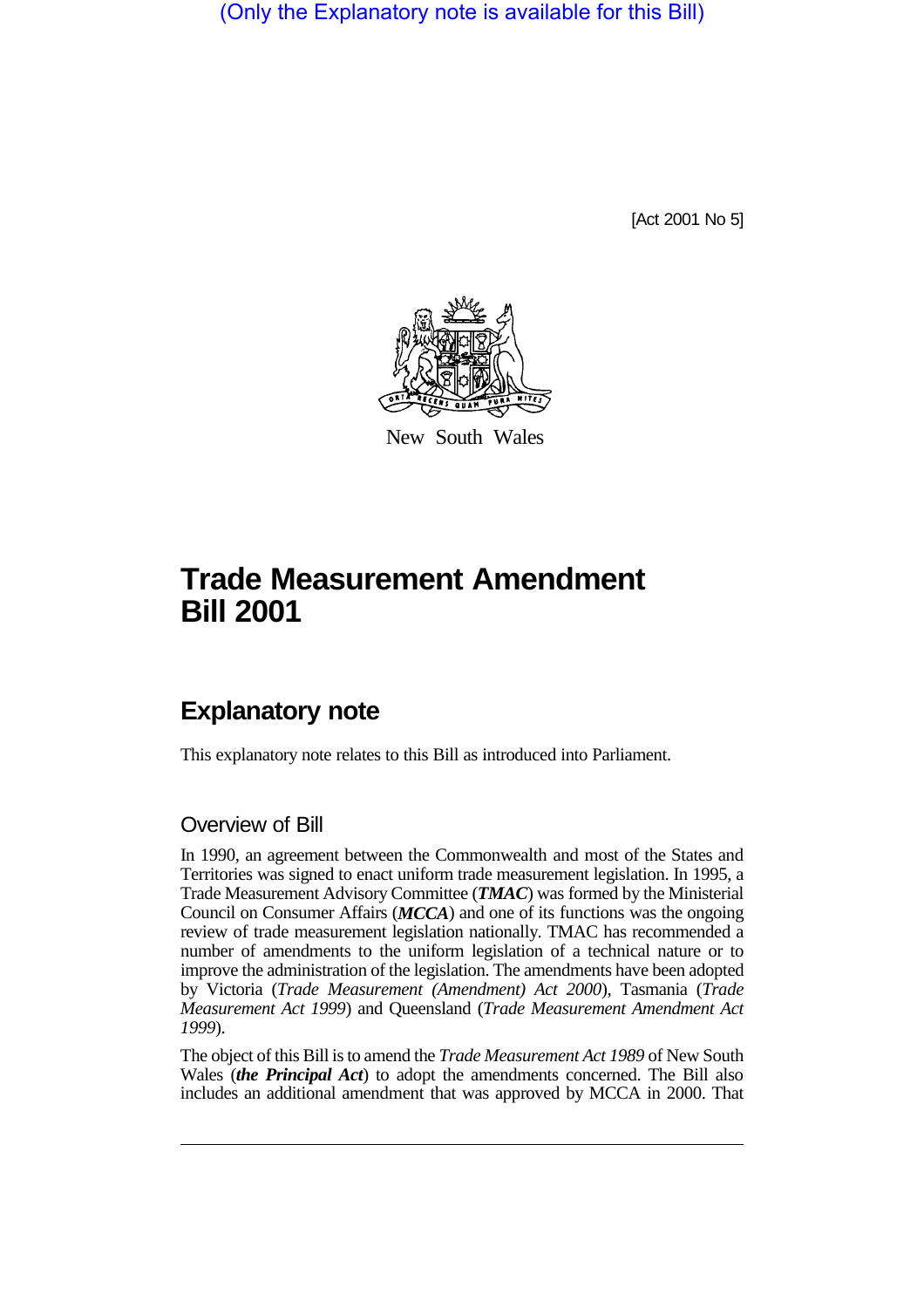Trade Measurement Amendment Bill 2001 [Act 2001 No 5]

Explanatory note

additional amendment enables the use of class 4 measuring instruments (a type of measuring instrument approved for use under the uniform legislation) for the determination of freight or haulage charges.

### Outline of provisions

**Clause 1** sets out the name (also called the short title) of the proposed Act.

**Clause 2** provides for the commencement of the proposed Act on a day or days to be appointed by proclamation.

**Clause 3** is a formal provision giving effect to the amendments to the *Trade Measurement Act 1989* set out in Schedule 1.

### **Schedule 1 Amendments**

### **Amendments relating to definitions and interpretation of Act**

**Schedule 1 [1]** defines *class 4 measuring instrument* by reference to possession of between 100 and 1,000 intervals of not less than 5 grams and of a certain mark.

**Schedule 1 [2]** amends the definition of *measurement* to ensure that it includes the determination of physical attributes such as number, mass, length, width and depth.

**Schedule 1 [4]** provides, among other things, that any packaging or other thing that is not part of an article is to be disregarded when determining a physical quantity. **Schedule 1 [3]** makes a consequential amendment.

### **Enforcement provisions**

**Schedule 1 [6]** enables an inspector to give the owner or user of a measuring instrument a notice allowing up to 28 days to correct an instrument that does not conform with requirements regarding marks or weighbridges under the Principal Act. **Schedule 1 [5]** makes a consequential amendment.

**Schedule 1 [10]** enables an inspector to give the owner or user of a measuring instrument a notice giving up to 28 days to correct an instrument that does not conform with requirements regarding incorrect measuring instruments or unjust use. **Schedule 1 [9]** makes a consequential amendment.

**Schedule 1 [21]** gives an inspector the power, in investigating an offence against the Principal Act, to weigh a vehicle and its load.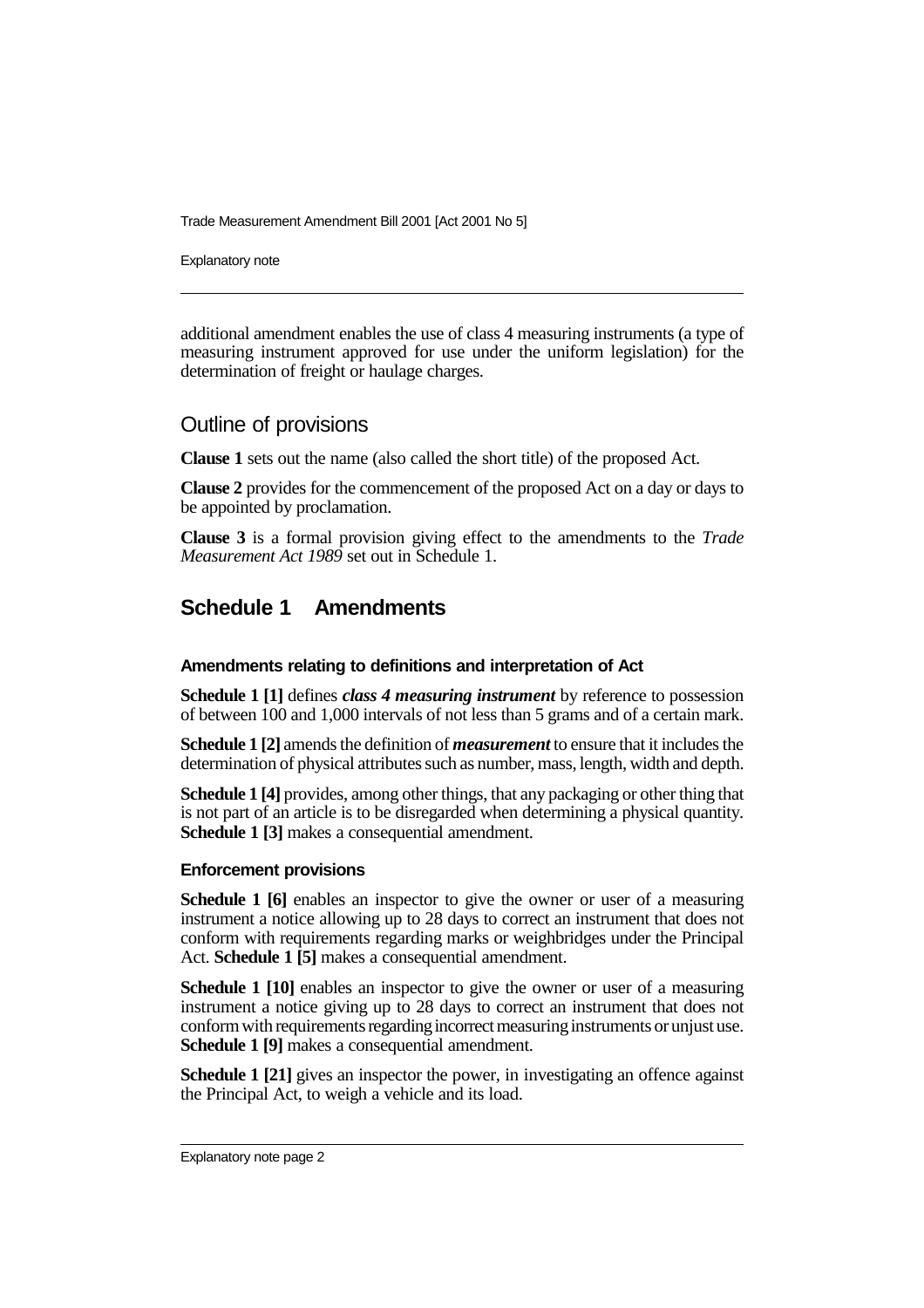Trade Measurement Amendment Bill 2001 [Act 2001 No 5]

Explanatory note

**Schedule 1 [22]** makes it clear that, when examining or testing an instrument believed to be used for trade, an inspector may record the details of any measuring instrument in the way the inspector considers appropriate, including by filming or photographing.

**Schedule 1 [23]** makes an amendment to clarify that an inspector has power, when investigating an offence against the Principal Act, both to examine and measure articles.

**Schedule 1 [24]** makes it clear that, when inspecting or examining an article under section 62 of the Principal Act, an inspector may record the details of the article in the way the inspector considers appropriate, including by filming or photographing.

### **Offences relating to measuring**

**Schedule 1 [7]** inserts proposed section 7A to make it an offence to use a class 4 measuring instrument for trade purposes other than those specified in the proposed section or prescribed by the regulations. The specified purposes are the following:

- (a) as airport baggage scales,
- (b) for the determination of freight or haulage charges,
- (c) for weighing garbage,
- (d) for weighing earth, sand, gravel or other similar material,
- (e) as a crane-weigher,
- (f) for weighing timber in log form.

A class 4 measuring instrument is the least accurate type of measuring instrument approved for use under the uniform trade measurement legislation.

**Schedule 1 [7]** also inserts proposed section 7B to make it an offence for a person to use a measuring instrument for measuring pre-packed articles on premises on which articles are pre-packed unless at least one measuring instrument on the premises is approved for use under the uniform trade measurement legislation and is suitable for measuring those articles.

**Schedule 1 [8]** and [11] remove inappropriate references to an unjust measuring instrument.

**Schedule 1 [14]** includes, in a provision creating an offence relating to the incorrect measurement of an article or the incorrect calculation of its price on the basis of a measurement, a reference to a person who determines the measurement of an article in addition to a person who operates a measuring instrument.